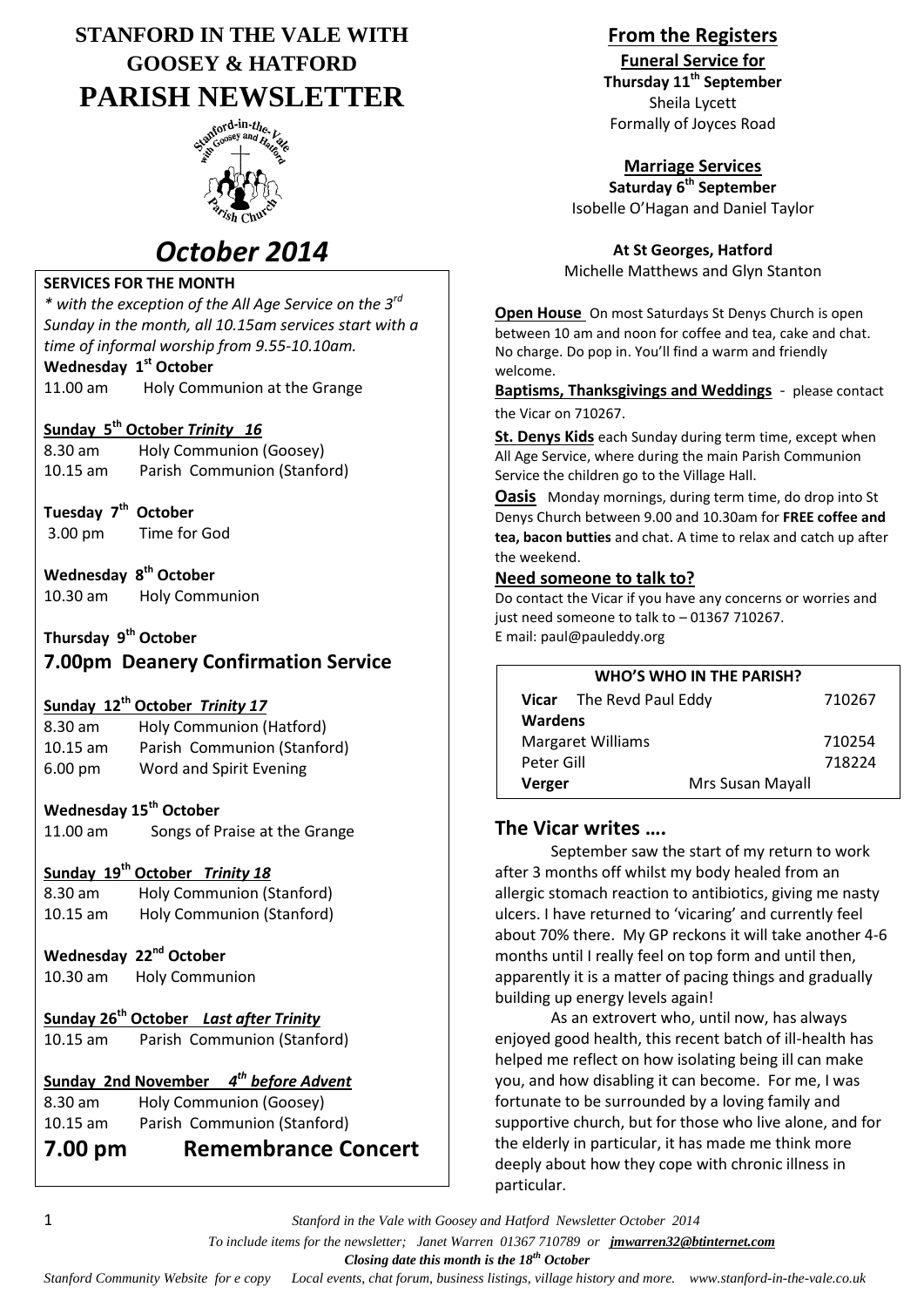I know from my own experience how hard it was at times even to be able to be driven for a hospital appointment, how ill I felt, and how vulnerable you can feel, but at least I had support. I am very conscious that there are many people in our village and community who live alone and for no fault of their own, battle with on-going illness. How might we support them?

In my case, 3 months seemed a very long time out of action and even now, I don't have the energy or motivation to do all that I would like to do, but I am assured by the doctors that energy reserves will come back. But I know the feeling of looking ahead and not being able to plan things for I don't know what energy levels I will have at that time. But what about those who no longer have the energy as a result of old age, or going through cancer treatment?

As we enter Autumn it is very easy for people to start to stay indoors and we don't see our neighbours as much as we do in Spring or Summer. Perhaps we can all consider those who live near us who are ill, infirm or isolated and offer practical support. And do remember, through the church, we are able to offer a team of people able to take people to doctor or hospital appointments when they have no independent transport, and are not able to use public services.

Thank you for the messages of support and encouragement and I look forward to making steady progress over the months ahead.

Yours Paul

#### **Community Bus Drivers –A little good news**

My recent appeals have resulted in the addition of three new volunteer drivers coming forward. My sincere thanks to them as this gone a little way towards easing our driver situation, however, set against this we have also lost one driver due to the upper age limit imposed by the insurers.

We still need more volunteers to make sure that we can operate our full service without undue pressure on our very willing drivers. We always emphasise that nobody should feel pressured to drive more often than they really want to so the more the merrier. Please consider whether you could spare the occasional half day or evening to help those who are not fortunate enough to have their own transport.

### **Other ways of helping**

If you cannot offer your services as a driver then perhaps you would like to help in some other way. We have committee members who look after the drivers' roster, to make sure that there is a driver available for each day; manage the private hire bookings etc. If you could offer your services in a support capacity then I would be pleased to hear from you. More details of the bus service can be found via the village web site. Please contact John Smith on 01367 710494

# **CHURCHYARD WORKING PARTY**

Can you spare an hour or two to help with a variety of jobs in the Churchyard?

Saturday 4<sup>th</sup> October 2014

Just turn up any time from 9.30am onwards Your contribution will be most welcome and it will help keep the churchyard in good order for the benefit of the whole village. Margaret Grant

#### **Saturday October 4th 2014 70 Years of Song and Dance**

**Jigsaw Presents: 70 Years of Song and Dance**, songs, dance & sketches from 1920s - 1990s. **4th October at Stanford-in-the-Vale Village hall. Tickets £7.50 and £6.50 – From Stanford-in-the-Vale Co-op or CUT21 in** 

# **Wantage.**

After the success of 'Thoroughly Modern Millie' in Wantage and Didcot earlier in the year, Jigsaw Stage Productions are now touring the villages with a musical show that takes the audience through 70 years of songs and dance. Join us in the village hall as we sing and dance our way from the 20's to the 90's. There will be lots of old favourites to sing along to, dance numbers to set your toes tapping and sketches to entertain you. [www.JigsawStageProductions.co.uk](http://www.jigsawstageproductions.co.uk/)



## **Trading Standards Is your electric blanket safe?**

Get a free check before you use your blanket this winter. **Abingdon Thursday 9th October** Wantage Thursday 23<sup>rd</sup> October To book your safety check appointment call **0845 051 0845 option 4** Email : [communityengagement@oxfordshire.gov.uk](mailto:communityengagement@oxfordshire.gov.uk)

Pre-booked appointments only on a strictly first come first served basis.

 *To include items for the newsletter; Janet Warren 01367 710789 or jmwarren32@btinternet.com*

 *Closing date this month is the 18th October*

*Stanford Community Website for e copy Local events, chat forum, business listings, village history and more. www.stanford-in-the-vale.co.uk*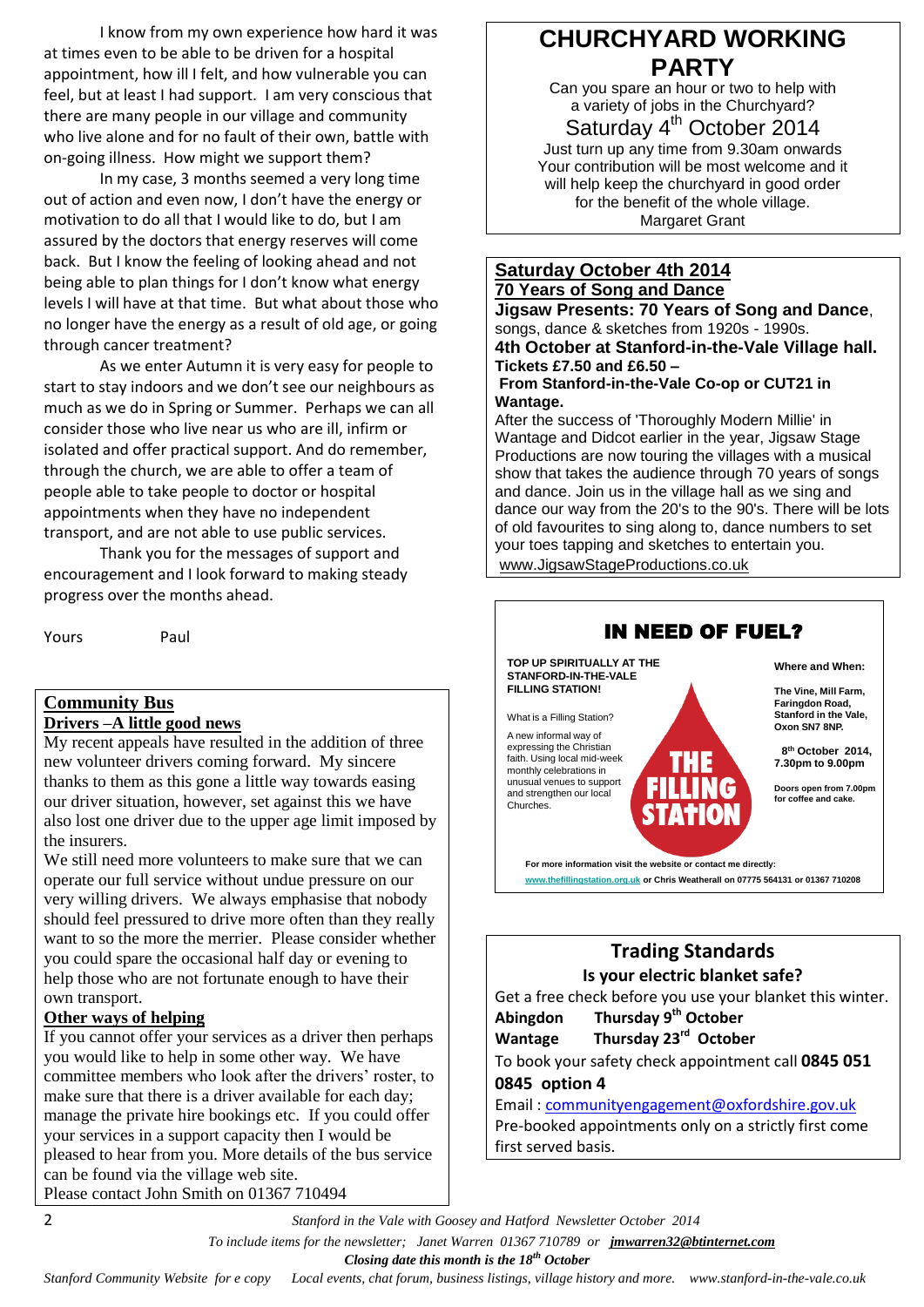#### **THE UNIVERSITY OF THE THIRD AGE Faringdon & District U3A Thursday 9 th October 2014 2.30pm CORN EXCHANGE, FARINGDON**

Please note: Dr Colin Bayliss, who was due to talk on "The Channel Tunnel" is indisposed.

We are pleased to announce that Roger Vlitos, a seasoned freelance lecturer, publisher and writer on photography, art and history will be speaking this month. Roger has recently become Assistant Curator of the Faringdon Collection of Art at Buscot Park, Oxfordshire and Brompton square, London where he works with Lord Faringdon to preserve and promote his family's private collection of art , as well as new additions to their historic landscape and formal gardens.

Further information from Sylvia Bowley (Chairman) 01367 241296. faringdondistrictu3a.wordpress.com

# **Fairtrade Stall Saturday 11th October 10 am – noon St Denys Church**

We have a wide range of goods available; from chocolate treats, to tea and sugar, dried fruit, rice and olive oil - all fairly traded. If we don't have what you're looking for, we can order other Traidcraft products, and can also take regular orders; contact Zoë Williams [zoe.kay.williams@gmail.com](mailto:zoe.kay.williams@gmail.com) tel: 710705

## **Monday 13th October 2014. Stanford Art Group Meeting in the Village Hall (small) at 7.15pm.**

Michael Riggs talk and demo on "Encoustic Technique" Come along and enjoy a very interesting meeting, refreshments provided. All welcome, visitors £4. For more info 10367 710754

# **STANFORD IN THE VALE AND DISTRICT LOCAL HISTORY SOCIETY**

Tuesday, **14th October,** at Stanford Village Hall, Small Hall Start time **7:45 p.m.** Title: PORTRAITS OF STANFORD CHARACTERS FROM OUR PHOTO ARCHIVES Speaker: DAVID AXFORD Using photos from the archives, David will be showing pictures of Stanford in the Vale characters and village scenes. Visitors welcome (£2 entrance) Refreshments and raffle Further information: Contact Phil Morris, 01367 710285

## **STANFORD IN THE VALE WOMEN'S INSTITUTE will meet in the Village Hall**

**at 7.30p.m. on 15 th October** Subject:Oxfordshire Search and Rescue Speaker:Patrick Conafray Visitors always welcome

# **Stanford in the Vale Twinning Association Antiques Appraisal Evening**

**Friday 17th October 2014, 7.30pm Stanford in the Vale Village Hall Tickets: £12.00** 2 course meal plus a free glass of wine

(includes one valuation) **Tickets can be purchased from:** John Cave: 01367 718052 or Wendy Butler 01367 718514

*Saturday 18th October 2014 at 7.30 pm* MUSIC IN THE VALE PRESENTS

# *"The Great British Viola" Emma Sheppard – viola*

*Sophia Rahman – piano*

Sonatas and Miniatures by Vaughan Williams, Eric Coates, Rebecca Clarke, William Alwyn, Archibald Joyce, Laurence Roman, Gavin Sutherland…. Admission by programme £10.00 from Vogue Hairdressing, 28 High Street, Stanford in the Vale, 01367 710476 by reservation on 01367 718420 email [DJPedderDPA@btinternet.com,](mailto:DJPedderDPA@btinternet.com) or at the door

**Stanford-in-the-Vale Gardening Club** The next meeting will be on Wednesday 22<sup>nd</sup> October 2014 in the large hall of the Village Hall at 7.30pm The talk will be 'Floyd on Clematis' an illustrated talk by Marcel Floyd from Floyd's Nurseries in Calne – he will also have some plants for sale. The competition will be a photograph of 'My favourite clematis' Refreshments and a raffle Visitors are welcome for a small entry fee. Further information from Rosemary Packer tel. 01367 710445

## **FARINGDON ART SOCIETY 50th ANNUAL ART EXHIBITION**

Corn Exchange, Faringdon **Paintings, Prints, Cards, Sculpture, Ceramics & Mosaics** Most art work is for sale. Reasonable Prices **Friday 24 & Saturday 25 October 10am-6pm Sunday 26 October 10am-4pm** Refreshments available

[www.faringdonartsociety.org.uk](http://www.faringdonartsociety.org.uk/)

# **ADVANCE NOTICES**

3 *Stanford in the Vale with Goosey and Hatford Newsletter October 2014*

 *To include items for the newsletter; Janet Warren 01367 710789 or jmwarren32@btinternet.com*

 *Closing date this month is the 18th October*

*Stanford Community Website for e copy Local events, chat forum, business listings, village history and more. www.stanford-in-the-vale.co.uk*